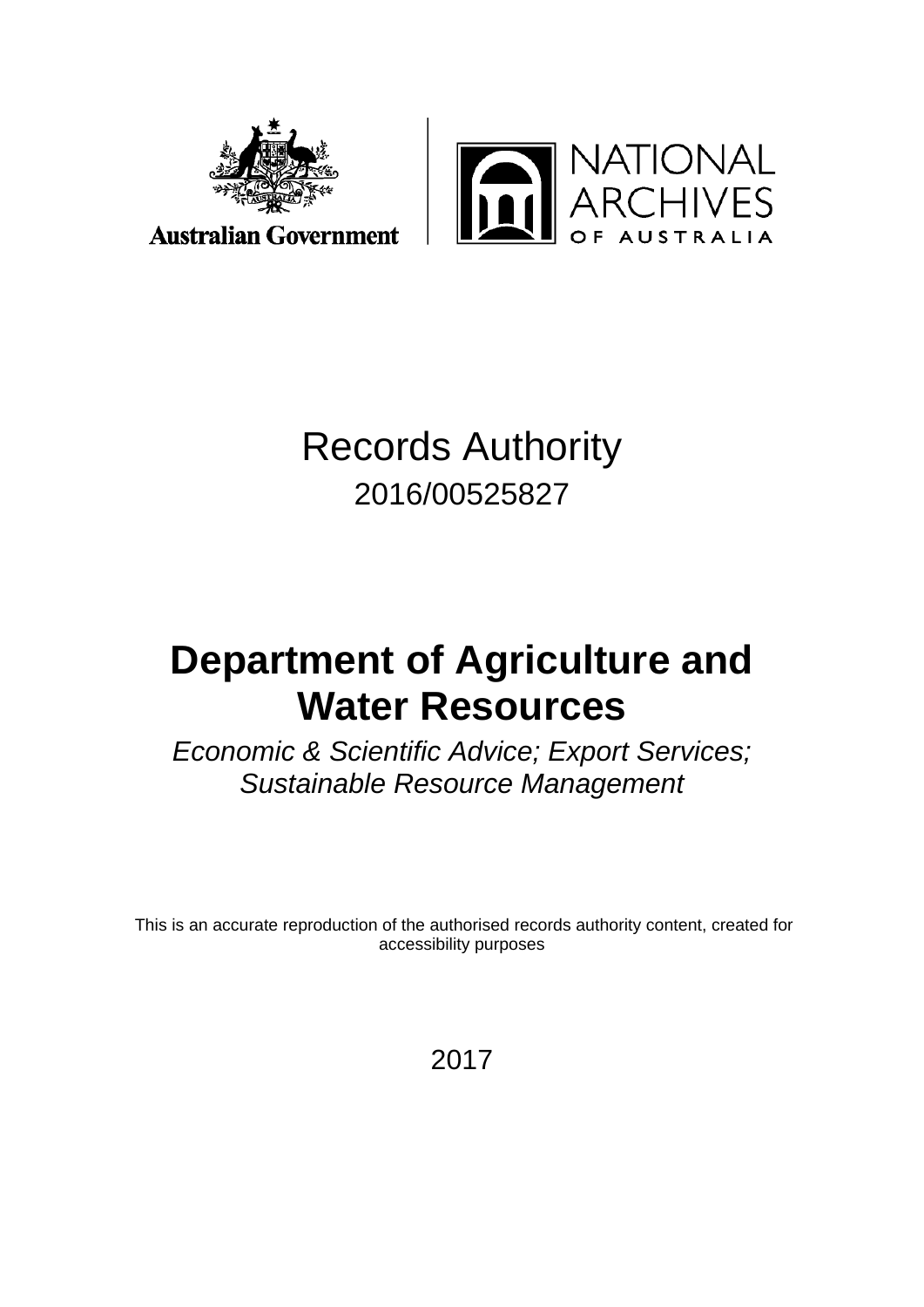

© Commonwealth of Australia (National Archives of Australia) 2017

#### **Copyright**

This product, excluding the National Archives of Australia logo, Commonwealth Coat of Arms or registered trademark, has been licensed under a Creative Commons Attribution-Non-Commercial (CC-BY-NC) Version 4.0 International Licence. You may share, copy, redistribute, remix, transform and build upon this work for non-commercial purposes only. However, you must attribute the National Archives of Australia as the copyright holder of the original work, include the attribution as set out below and indicate if changes were made. The full terms and conditions of this licence are available at [www.creativecommons.org](http://www.creativecommons.org/)**.**

#### **Attribution**

This records authority is licenced by the Commonwealth of Australia (National Archives of Australia) under a Creative Commons Attribution-Non-Commercial (CC-BY-NC) Version 4.0 International Licence. The original version can be found [on our website.](http://www.naa.gov.au/)

#### **Accessibility**

This is an accurate reproduction of the authorised records authority content, created for accessibility purposes.

#### **Contact Us**

Enquiries relating to copyright or accessibility should be emailed to [recordkeeping@naa.gov.au.](mailto:recordkeeping@naa.gov.au)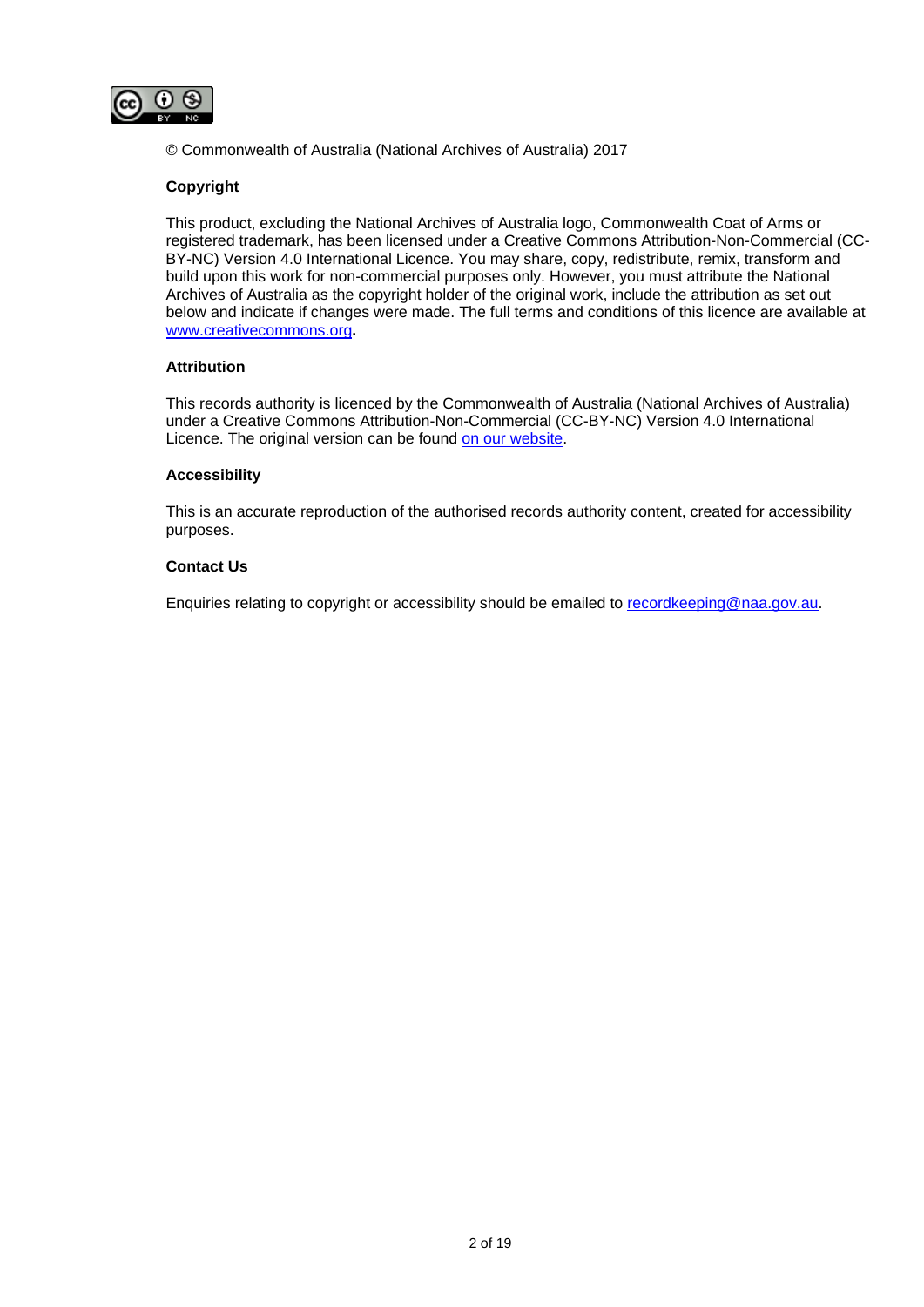# **CONTENTS**

| 11 |
|----|
| 16 |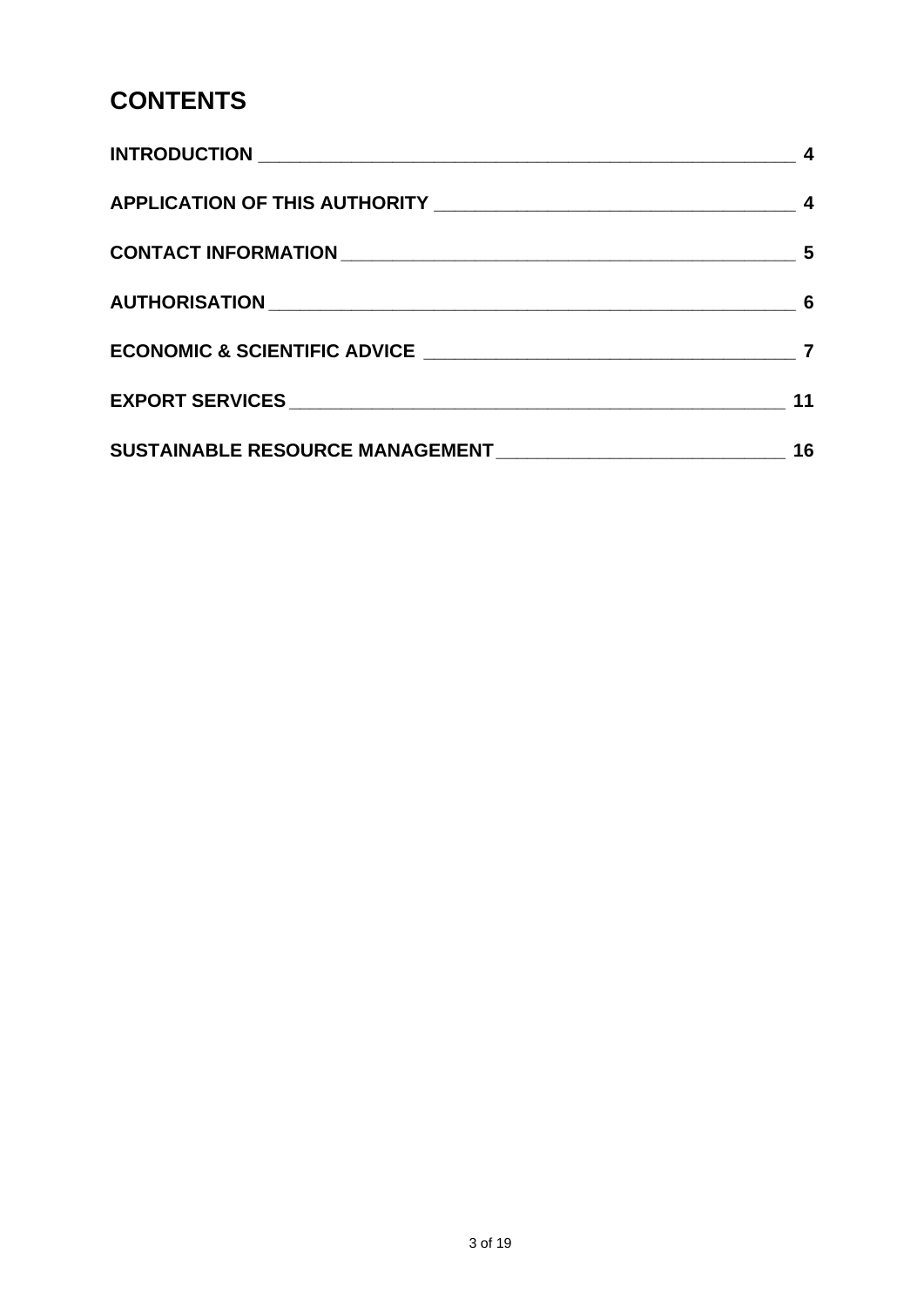## <span id="page-3-0"></span>**INTRODUCTION**

The Department of Agriculture and Water Resources and the National Archives of Australia have developed this records authority to set out the requirements for keeping or destroying records for the core business areas of Export Services; Sustainable Resource Management and Economic & Scientific Advice. It represents a significant commitment on behalf of the Department to understand, create and manage the records of its activities.

This authority is based on the identification and analysis of the business of the Department of Agriculture and Water Resources. It takes into account the agency's legal and organisational information management requirements, and the interests of stakeholders, the agency and the National Archives.

The authority sets out those records that need to be retained as national archives and specifies the minimum length of time that temporary records need to be kept. This authority gives the Department permission under the *Archives Act 1983*, for the destruction of the temporary records described after the minimum retention period has expired. Retention periods for these temporary records are based on: an assessment of business needs; broader organisational accountability requirements; and community expectations, and are approved by the National Archives on the basis of information provided by the agency.

As changes in circumstances may affect future information management requirements, the periodic review of this authority is recommended. All amendments must be approved by the National Archives.

### <span id="page-3-1"></span>**APPLICATION OF THIS AUTHORITY**

- 1. This authority supersedes records authorities 562 (1989), 664 (1990), 731 (1991), 818 (1991), 829 (1992) 866 (1992), 890 (1992), 897 (1992), 908 (1992), 912 (1992), 913 (1992), and 925 (1992). The superseded records authorities cannot be used by the Department to sentence records after the date of issue of this authority.
- 2. This authority is to be used to determine how long records must be kept. Records are matched to the relevant core business and records class in the authority.
	- Where the minimum retention period has expired and the records are not needed for agency business they should be destroyed as authorised in this authority.
	- Records that have not reached the minimum retention period must be kept until they do.
	- Records that are identified as Retain as National Archives (RNA) are to be transferred to the National Archives for preservation.
- 3. This authority should be used in conjunction with general records authorities such as:
	- AFDA Express which covers administrative business processes and records common to many Australian Government agencies;
	- General Records Authority 24 Records Relating to Data Matching Exercises; and
	- General Records Authority 31 for source (including original) records that have been copied, converted or migrated.
- 4. The Normal Administrative Practice (NAP) provision of the *Archives Act 1983* gives agencies permission to destroy certain records without formal authorisation. This usually occurs where records are duplicated, facilitative or for short-term use only. NAP does not replace arrangements agreed to in this authority but can be used as a tool to assist in identifying records for destruction together with an agency's records authority or authorities, and with AFDA and AFDA Express. The National Archives recommends that agencies develop and implement a NAP policy. Advice and guidance on destroying records as a normal administrative practice and on how to develop an agency NAP policy is available from the National Archives' website at [www.naa.gov.au](http://www.naa.gov.au/)
- 5. Records that are reasonably likely to be needed as evidence in a current or future judicial proceeding or are subject to a request for access under the *Archives Act 1983*, the *Freedom of Information Act 1982* or any other relevant act must not be destroyed until the action has been completed.
- 6. Records subject to a disposal freeze must not be destroyed until the freeze has been lifted. Further information about disposal freezes and whether they affect the application of this authority is available from the National Archives website at [www.naa.gov.au](http://www.naa.gov.au/)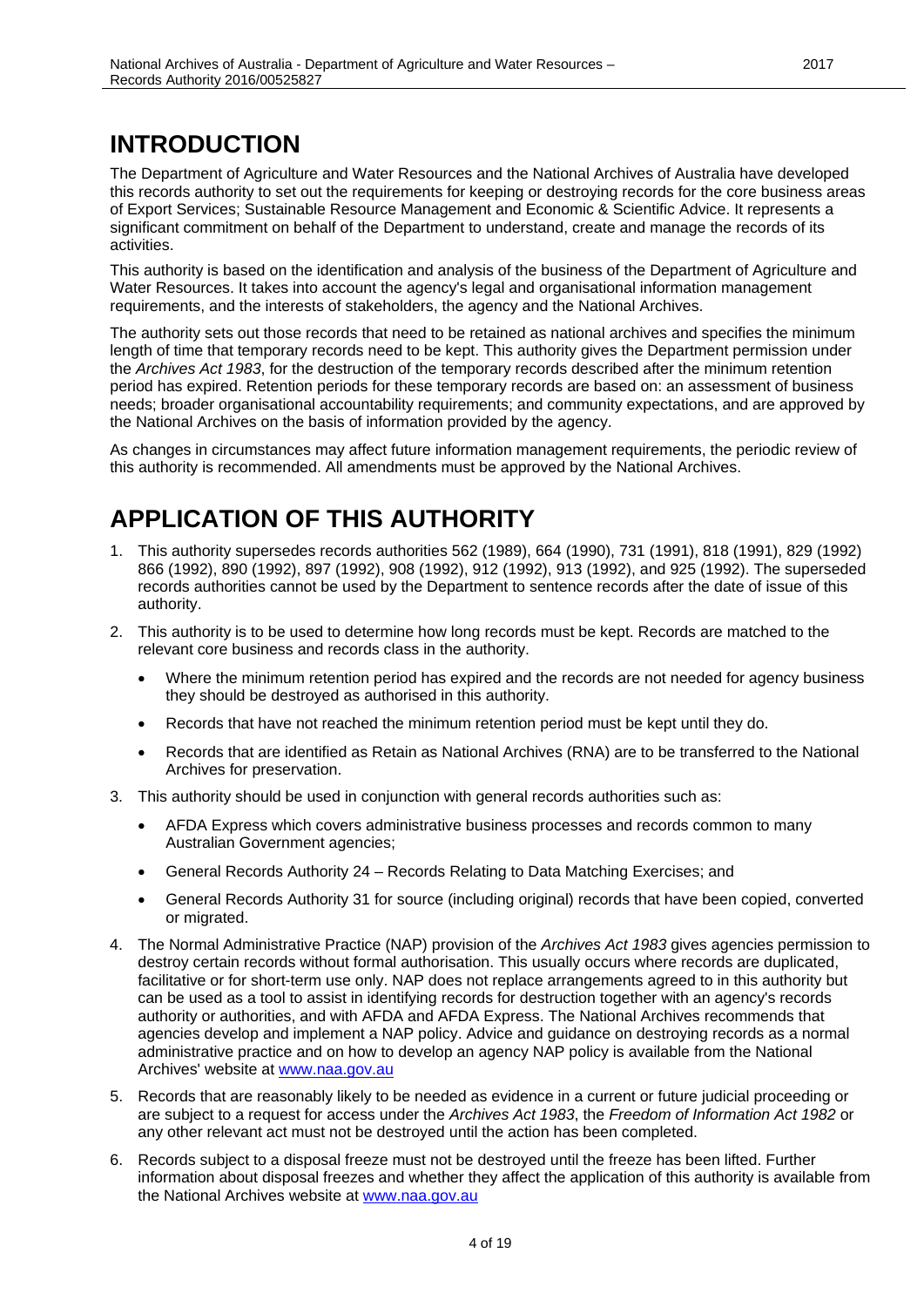- 7. Where the method of recording information changes (for example from a manual system to an electronic system, or when information is migrated from one system to a new system) this authority can still be applied, providing the records document the same core business. The information must be accessible for the period of time prescribed in this authority. The agency will need to maintain continuing access to the information, including digital information, for the periods prescribed in this records authority or until the information is transferred into the custody of the National Archives.
- 8. In general, retention requirements indicate a minimum period for retention. The Department may extend minimum retention periods if it considers that there is an administrative need to do so, without further reference to the National Archives. Where the Department believes that its accountability will be substantially compromised because a retention period or periods are not adequate, it should contact the National Archives for review of the retention period.
- 9. Records coming within 'Retain as national archives' classes in this authority have been determined to be part of the archival resources of the Commonwealth under Section 3C of the *Archives Act 1983*. The determination of Commonwealth records as archival resources of the Commonwealth obliges agencies to transfer the records to the National Archives when they cease to be current and, in any event, within 15 years of the records coming into existence, under Section 27 of the *Archives Act 1983*.
- 10. Records in the care of agencies should be appropriately stored, managed and preserved. Agencies need to meet this obligation to ensure that the records remain authentic and accessible over time. Under Section 31 of the *Archives Act 1983*, access arrangements are required for records that become available for public access including those records that remain in agency custody.
- 11. Appropriate arrangements should be made with the National Archives when records are to be transferred into custody. The National Archives accepts for transfer only those records designated as national archives.
- 12. Advice on how to use this authority is available from the Department of Agriculture and Water Resources information manager. If there are problems with the application of the authority that cannot be resolved, please contact the National Archives.

### <span id="page-4-0"></span>**CONTACT INFORMATION**

For assistance with this authority or for advice on other information management matters, please contact National Archives' Agency Service Centre.

Parkes ACT 2600 **Website:** Website: [www.naa.gov.au](http://www.naa.gov.au/) PO Box 7425 Canberra Business Centre ACT 2610

Queen Victoria Terrace **Email:** [recordkeeping@naa.gov.au](mailto:recordkeeping@naa.gov.au)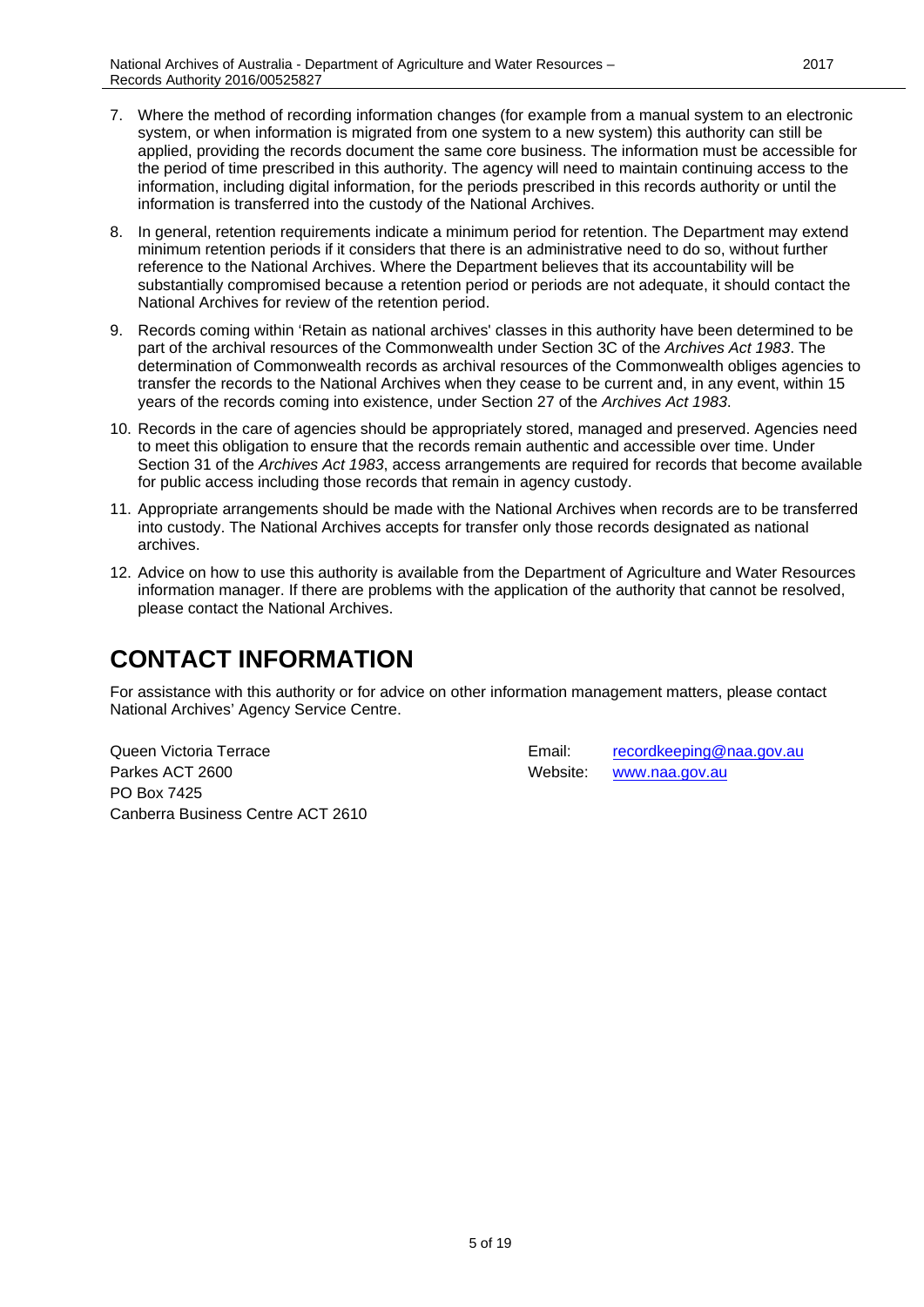### <span id="page-5-0"></span>**AUTHORISATION**

#### **RECORDS AUTHORITY 2016/00525827**

**Person to whom notice of authorisation is given:** Daryl Quinlivan **Secretary** Department of Agriculture and Water Resources 18 Marcus Clarke Street Canberra ACT 2601

| <b>Purpose:</b>     | Authorises arrangements for the disposal of records in accordance with<br>Section 24(2)(b) of the Archives Act 1983                                                                             |
|---------------------|-------------------------------------------------------------------------------------------------------------------------------------------------------------------------------------------------|
|                     | Determines records classed as 'Retain as national archives' in this<br>records authority to be part of the archival resources of the<br>Commonwealth under section 3C of the Archives Act 1983. |
|                     |                                                                                                                                                                                                 |
| <b>Application:</b> | All core business records relating to Economic & Scientific Advice,<br>Export Services, Sustainable Resource Management.                                                                        |
|                     |                                                                                                                                                                                                 |

This authority gives permission for the destruction, retention or transfer to the National Archives of Australia of the records described. This authority will apply only with the consent of the agency currently responsible for the business documented in the records described.

Authorising Officer **Date of issue:** 

14 February 2017

Anne Lyons Assistant Director-General National Archives of Australia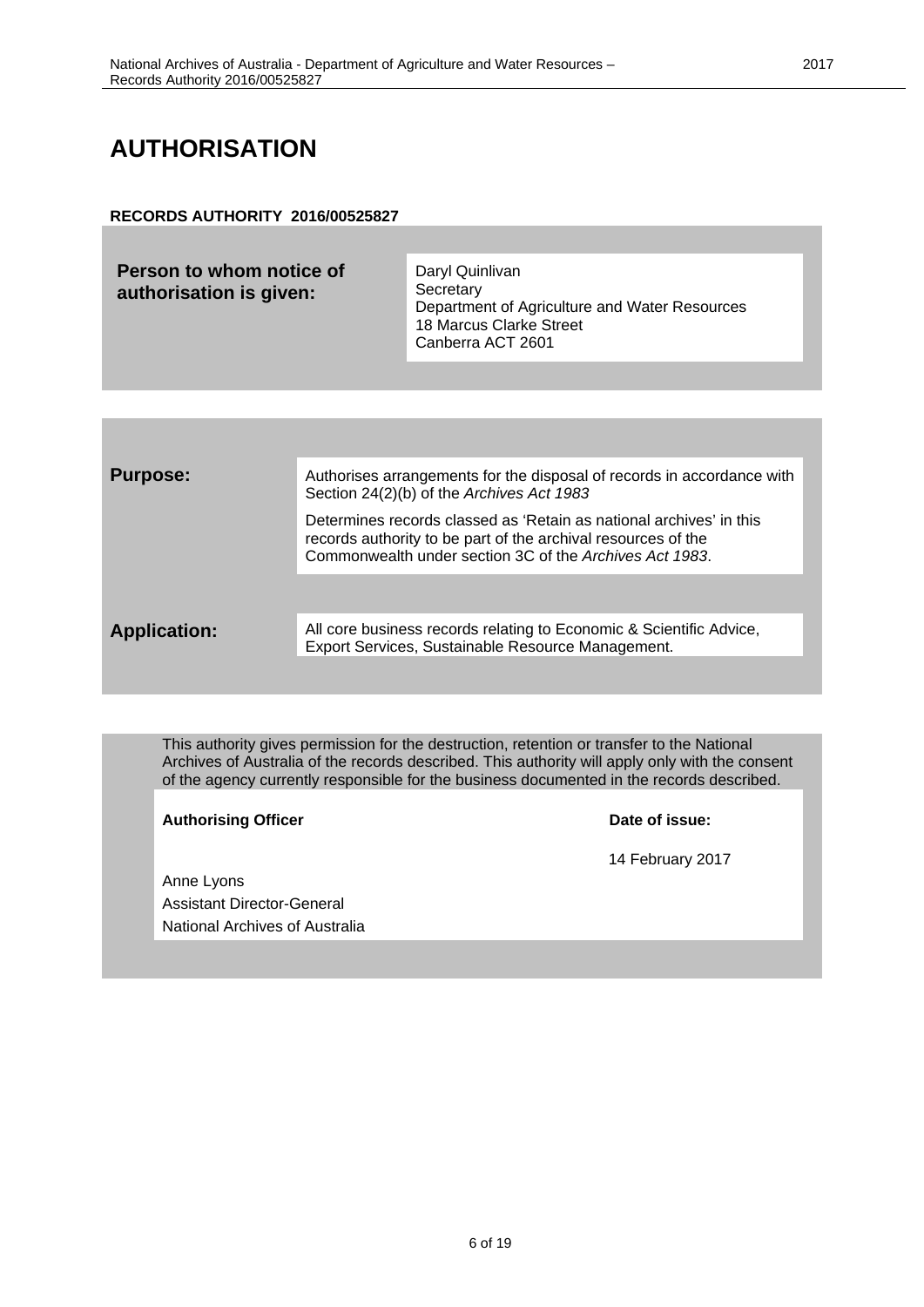# <span id="page-6-0"></span>**ECONOMIC & SCIENTIFIC ADVICE**

The core business of providing professionally independent economic and scientific research, analysis, briefing, predictive models, data and forecasting to inform decision-makers on current and future policy challenges to contribute to the competitiveness and sustainability of Australia's agricultural, fishing, forestry, energy and minerals industries and the quality of the Australian environment. External organisations can also be engaged to provide these services.

The core activities include:

- receiving and delivering high level advice and reports on issues and potential influences on whole of government, including data analytics, information aggregation and research;
- data management activities including administration, intellectual control, dissemination and sale of both manipulated and raw data to clients and stakeholders;
- economic modelling;
- managing public relations and raising awareness about research and advice services;
- managing research projects and trials including research papers;
- managing funding programs for research projects;
- undertaking and managing surveys;

The performance of the core business is supported by general activities such as:

- providing and receiving routine advice;
- negotiating and establishing agreements;
- audit programs;
- awards, prizes or honours that provide recognition for excellent achievements;
- managing committees and meetings;
- organising and participating in conferences;
- determining fees and charges;
- liaison with other professionals, industry and the community;
- planning, developing policies and procedures;
- maintaining registers and summary records;
- reporting, reviewing and risk management;
- setting and implementing industry standards.

*Cross references to AFDA Express Records Authority*

*For speeches by the Minister, use GOVERNMENT RELATIONS.*

*For data management, use INFORMATION MANAGEMENT.*

*For managing the intellectual property on data, use LEGAL SERVICES.*

*For managing acquisition of goods and services, use PROCUREMENT.*

*For developing, drafting, and producing publications, use PUBLICATION.*

*For final version of section or business unit's plans, use STRATEGIC MANAGEMENT.*

*Cross references to other records authorities*

*For grants, use GRA 28 GRANT MANAGEMENT.*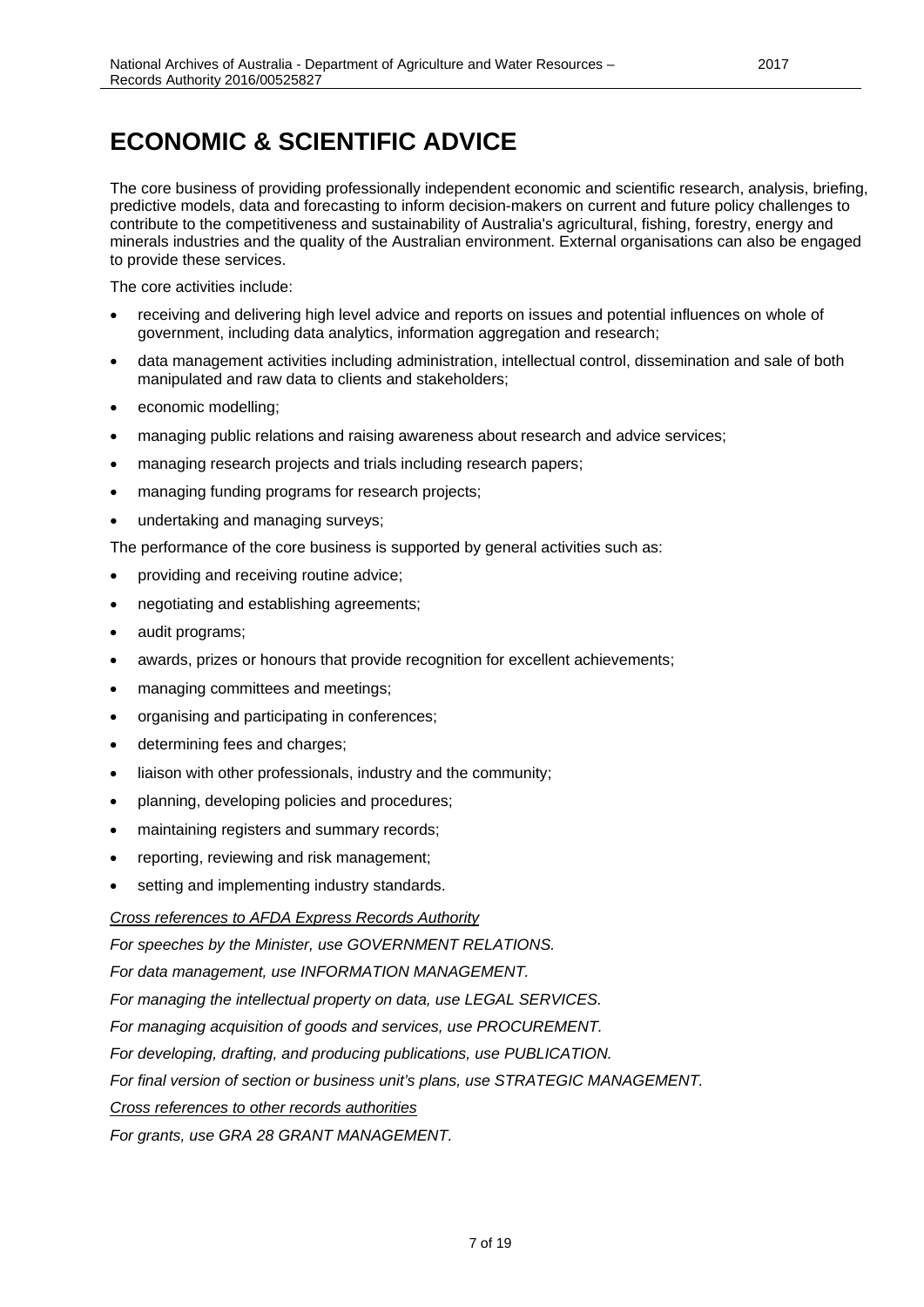### **ECONOMIC & SCIENTIFIC ADVICE**

| Class no | <b>Description of records</b>                                                                                                                                                                                                                                                       | <b>Disposal action</b>    |
|----------|-------------------------------------------------------------------------------------------------------------------------------------------------------------------------------------------------------------------------------------------------------------------------------------|---------------------------|
| 62207    | Significant records documenting:                                                                                                                                                                                                                                                    | Retain as national        |
|          | advice provided by the agency on significant or controversial issues<br>with far reaching social, economic and international implications or<br>world firsts. Includes working papers and drafts;                                                                                   | archives                  |
|          | negotiating, establishing, maintaining and reviewing significant<br>$\bullet$<br>agreements;                                                                                                                                                                                        |                           |
|          | policies, and their development and implementation;<br>$\bullet$                                                                                                                                                                                                                    |                           |
|          | formal acknowledgment of organisations' and individuals'<br>$\bullet$<br>significant contributions or encouragement and development<br>awards;                                                                                                                                      |                           |
|          | final records and papers of significant committees or meetings;<br>$\bullet$                                                                                                                                                                                                        |                           |
|          | final conference proceedings, significant reports, speeches, and<br>$\bullet$<br>papers from agency conferences such as the agency's annual<br>Outlook Conference. Includes papers and presentations by senior<br>staff at significant conferences arranged by other organisations; |                           |
|          | final version of significant agency-wide and cross-agency plans;<br>$\bullet$                                                                                                                                                                                                       |                           |
|          | master control records of lists, indexes or registers of significance;<br>$\bullet$                                                                                                                                                                                                 |                           |
|          | final versions of significant reports, including working papers;<br>$\bullet$                                                                                                                                                                                                       |                           |
|          | final versions of unpublished formal reports;<br>$\bullet$                                                                                                                                                                                                                          |                           |
|          | establishment and management of significant funding programs,<br>$\bullet$<br>including disbursement and allocation of funds and conducting<br>significant surveys;                                                                                                                 |                           |
|          | collation and production of data from significant surveys (for<br>$\bullet$<br>example, annual compilations of regular surveys);                                                                                                                                                    |                           |
|          | significant research projects, trials and papers. Includes projects<br>$\bullet$<br>that made a major contribution to research, were significant or<br>controversial, subject to extensive interest or debate, or involve<br>major new or innovative techniques;                    |                           |
|          | records documenting significant liaison activities undertaken with<br>other government organisations, professional associations, private<br>sector organisations and community groups;                                                                                              |                           |
|          | significant economic modelling records, including working papers<br>٠<br>(for example, annual compilations of regular modelling); and                                                                                                                                               |                           |
|          | master copies of industry standards and benchmarks.                                                                                                                                                                                                                                 |                           |
| 62208    | Records documenting:                                                                                                                                                                                                                                                                | Destroy 25 years          |
|          | the conduct of other research projects that are not significant,<br>ground breaking or controversial; and                                                                                                                                                                           | after action<br>completed |
|          | the development (setting) and implementation of industry<br>standards.                                                                                                                                                                                                              |                           |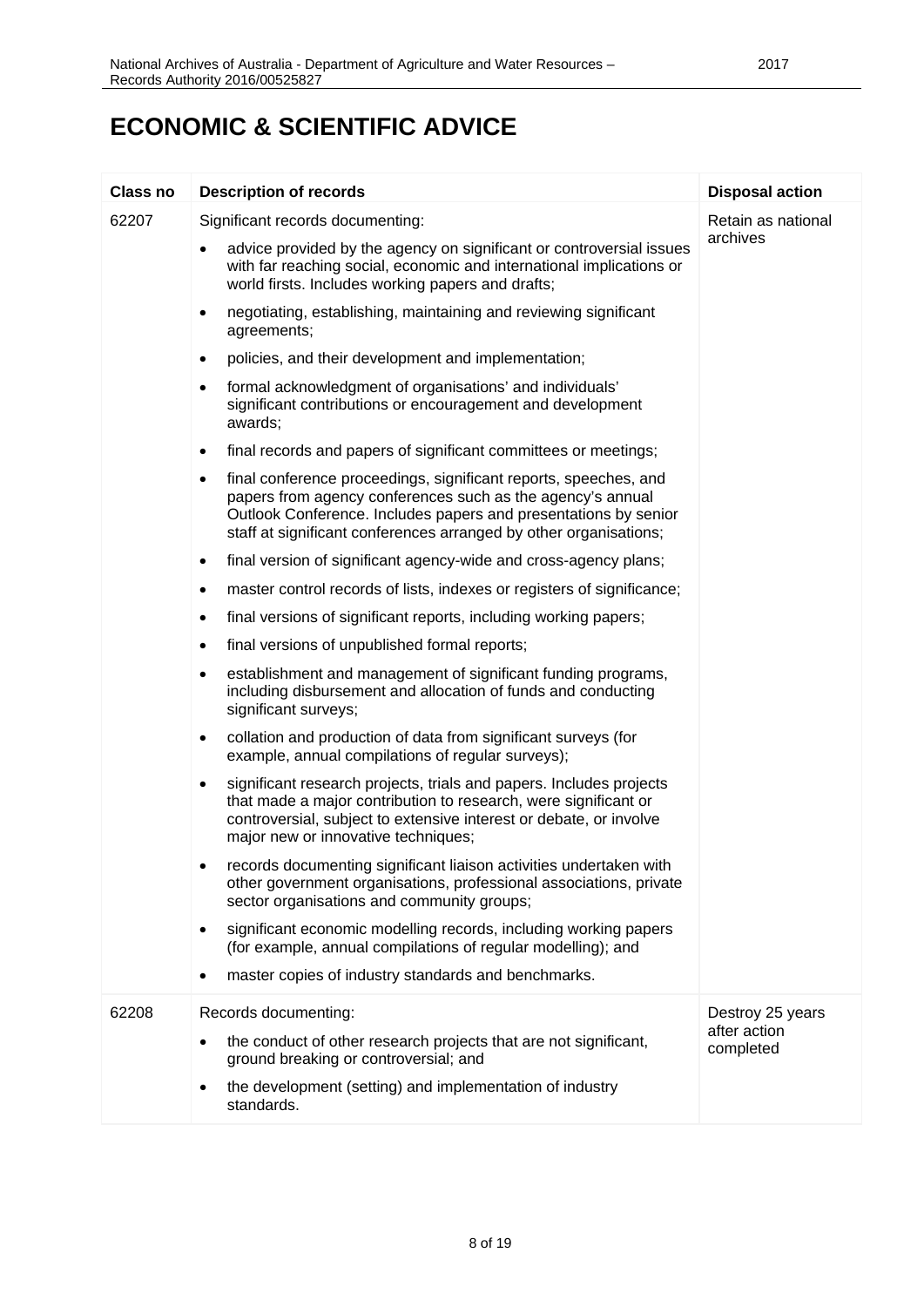### **ECONOMIC & SCIENTIFIC ADVICE**

| <b>Class no</b> | <b>Description of records</b>                                                                                                       | <b>Disposal action</b>    |
|-----------------|-------------------------------------------------------------------------------------------------------------------------------------|---------------------------|
| 62209           | Records documenting:                                                                                                                | Destroy 12 years          |
|                 | the negotiation, establishment, maintenance and review of routine<br>$\bullet$<br>agreements;                                       | after action<br>completed |
|                 | routine programs, including audits;<br>٠                                                                                            |                           |
|                 | routine internal and external committees and meetings;<br>$\bullet$                                                                 |                           |
|                 | the administration of research projects including establishment,<br>$\bullet$<br>conduct and finalising;                            |                           |
|                 | developing, establishing and managing surveys, which are not<br>٠<br>significant;                                                   |                           |
|                 | collation and production of data from surveys, which are not<br>$\bullet$<br>significant;                                           |                           |
|                 | routine economic modelling records, including working papers; and<br>٠                                                              |                           |
|                 | research projects and trials, including research papers, not covered<br>٠<br>in class 62207 or 62208.                               |                           |
| 62210           | Records documenting:                                                                                                                | Destroy 7 years after     |
|                 | routine operational administrative tasks supporting the core business;<br>and                                                       | action completed          |
|                 | Economic & Scientific Advice activities other than those covered in<br>classes 62207 to 62209, including:                           |                           |
|                 | routine advice provided or received by the agency. Includes<br>٠<br>working papers and drafts;                                      |                           |
|                 | recognition of organisations and individuals contributions to<br>$\bullet$<br>Economic & Scientific Advice;                         |                           |
|                 | routine arrangements supporting award ceremonies;<br>$\bullet$                                                                      |                           |
|                 | working papers of significant committees or meetings;<br>٠                                                                          |                           |
|                 | working papers and arrangements for agency conferences;                                                                             |                           |
|                 | processes for establishing controls on access to and storage of<br>data;                                                            |                           |
|                 | the development and sale of commercial and customised data and<br>$\bullet$<br>information;                                         |                           |
|                 | determination of fees and charges;<br>$\bullet$                                                                                     |                           |
|                 | intellectual property of data used or produced by the agency;<br>٠                                                                  |                           |
|                 | procedures;<br>٠                                                                                                                    |                           |
|                 | the development, implementation and evaluation of marketing and<br>$\bullet$<br>public awareness campaigns or educational programs; |                           |
|                 | sponsorship of events to help raise the agency's profile and<br>$\bullet$<br>outcomes;                                              |                           |
|                 | customer services provided by the agency;<br>٠                                                                                      |                           |
|                 | working papers or support records to prepare lists, indexes or<br>registers;                                                        |                           |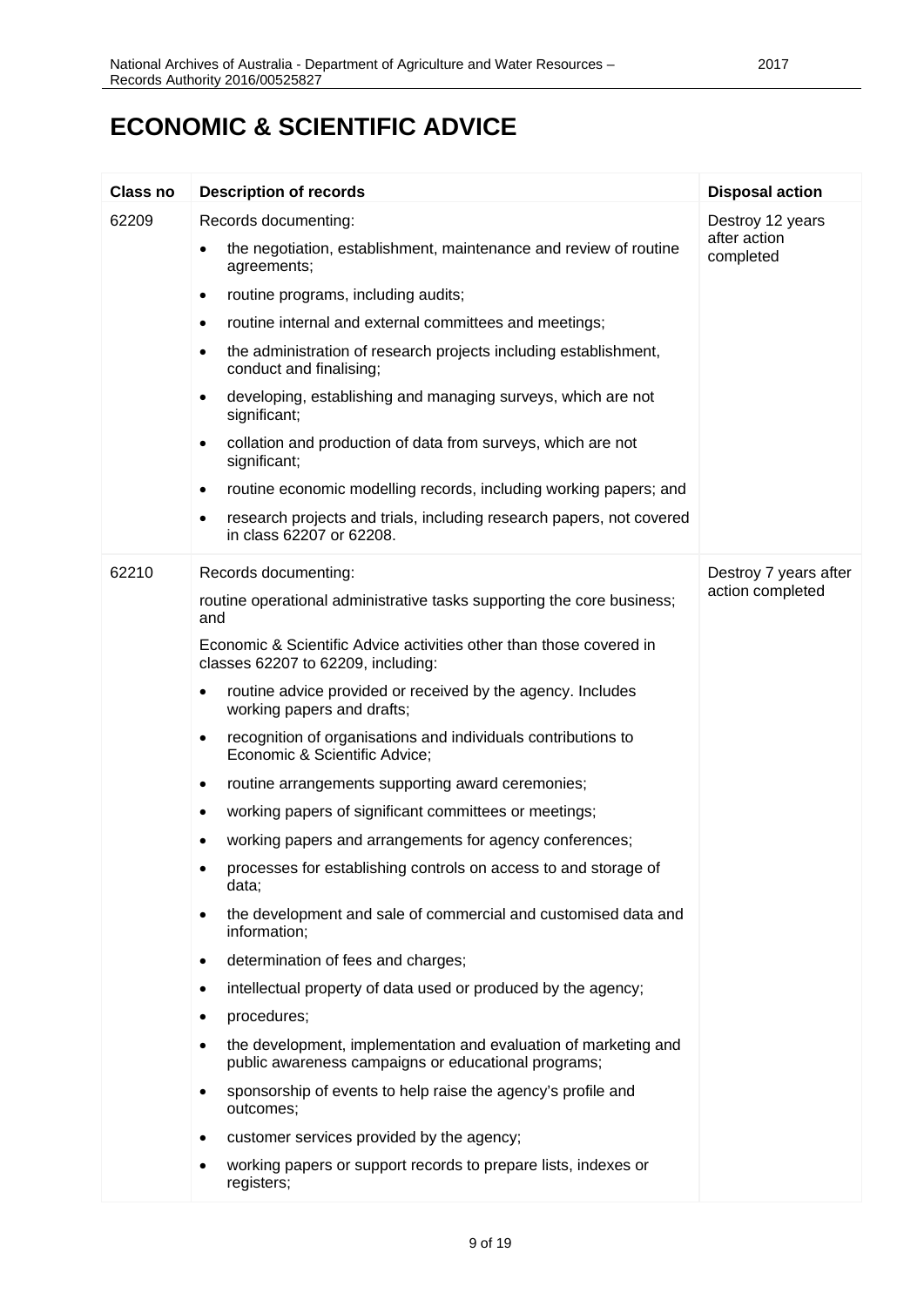| Class no | <b>Description of records</b>                                                                                                                                       | <b>Disposal action</b> |
|----------|---------------------------------------------------------------------------------------------------------------------------------------------------------------------|------------------------|
|          | final version of periodic reports required on a regular basis.<br>Includes working papers;                                                                          |                        |
|          | review of agency programs and operations;                                                                                                                           |                        |
|          | risk management;                                                                                                                                                    |                        |
|          | attendance of staff at conferences arranged by other organisations;                                                                                                 |                        |
|          | routine liaison activities undertaken with other government<br>٠<br>organisations, professional associations, private sector<br>organisations and community groups; |                        |
|          | working papers used in developing all plans. Includes drafts,<br>٠<br>reports analysing issues, and comments received from other areas<br>of the agency;            |                        |
|          | responses to surveys requested by other government agencies;                                                                                                        |                        |
|          | the establishment and management of routine funding programs;                                                                                                       |                        |
|          | disbursement and allocation of funds from routine funding<br>programs; and                                                                                          |                        |
|          | dissemination of research findings or results.                                                                                                                      |                        |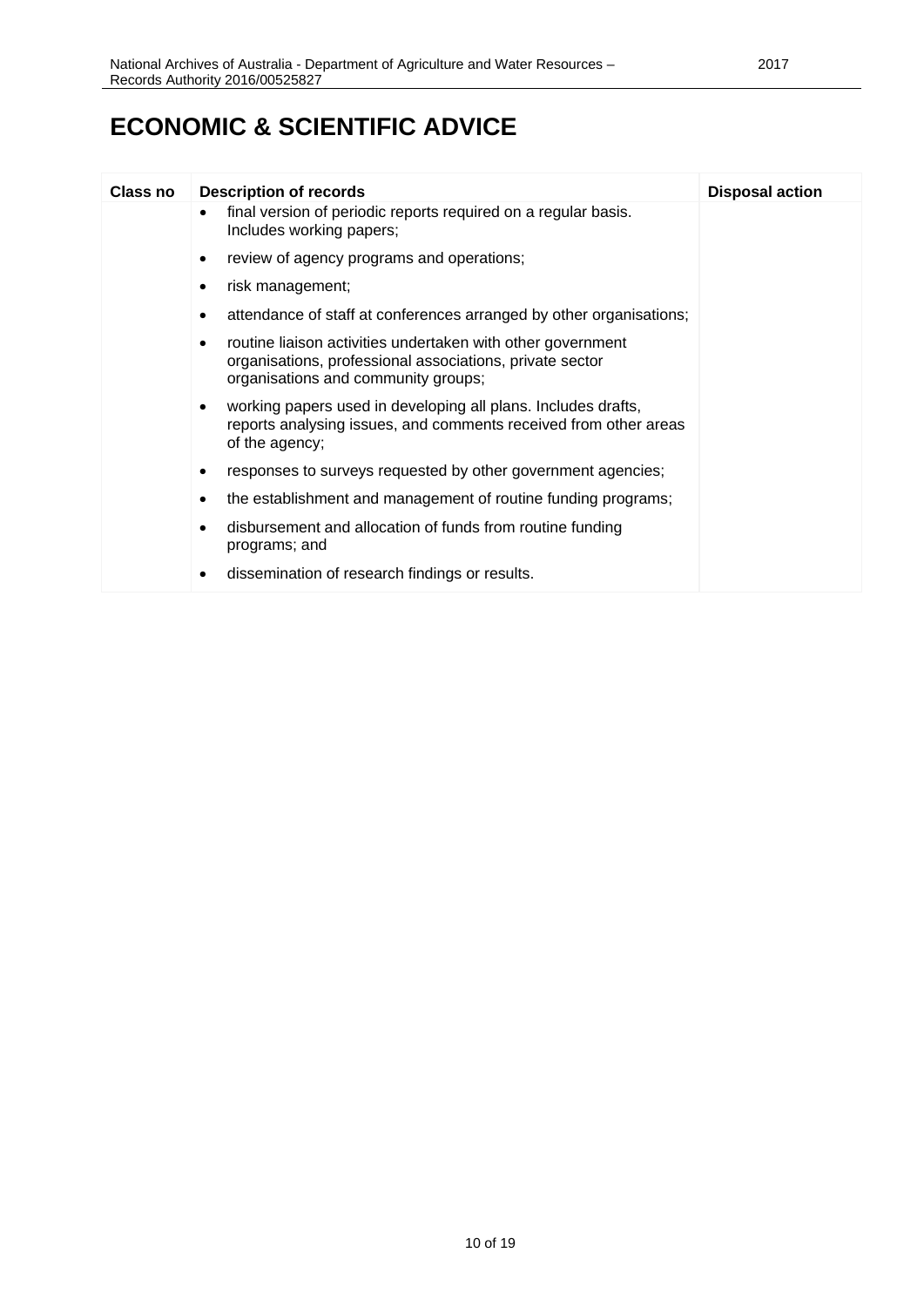<span id="page-10-0"></span>The core business of maintaining Australia`s export integrity by providing export inspection, audit, licensing, registration and certification services to agriculture, fisheries, food and forestry industries. Includes responding to technical market access export barriers and opportunities, managing food standards and administering quotas.

Core activities include:

- negotiating, establishing, maintaining and reviewing arrangements and other agreements;
- auditing individuals, facilities, processes or programs;
- inspection and audit of non-compliance of higher risk cargo, food and commodities;
- authorisation, including the appointment of officers, accreditation of persons and laboratories, and registration of export establishments or premises;
- export clearance, including issuing export documentation such as certificates, permits and licenses;
- detecting, investigating and prosecuting under relevant law;
- liaising with government and industry to manage export requirements;
- managing public relations and raising awareness of export services;
- residue testing and monitoring agricultural and veterinary chemicals environmental contaminants in agricultural commodities;
- conducting performance reviews for compliance with agreed standards and objectives;
- quota administration of exports to controlled markets; and
- gaining, maintaining and improving technical market access;

The performance of the function is supported by general activities such as:

- providing and receiving advice;
- negotiating and establishing agreements;
- delegating powers and security of accountable items (authorisation);
- awards, prizes or honours that provide recognition for excellent achievements;
- managing committees and meetings;
- providing discretionary compensation;
- organising and participating in conferences;
- determining fees and charges;
- planning, developing policies and procedures;
- maintaining and developing datasets and registers;
- reporting , reviewing and risk management;
- setting and implementing standards.

#### *Cross references to other Department of Agriculture and Water Resources records authorities*

*For records making Australian food and agriculture industries more competitive and more sustainable through the implementation of industry strategies, industry restructuring and development of industry standards, use INDUSTRY & TRADE DEVELOPMENT.*

*For the improvement of market access through trade and international liaison and Free Trade Agreements, use INDUSTRY AND TRADE RELATIONS.*

*For the management / mitigation of risks through quarantine or responding to Biosecurity emergencies, use BIOSECURITY.*

*Cross references to AFDA Express Records Authority*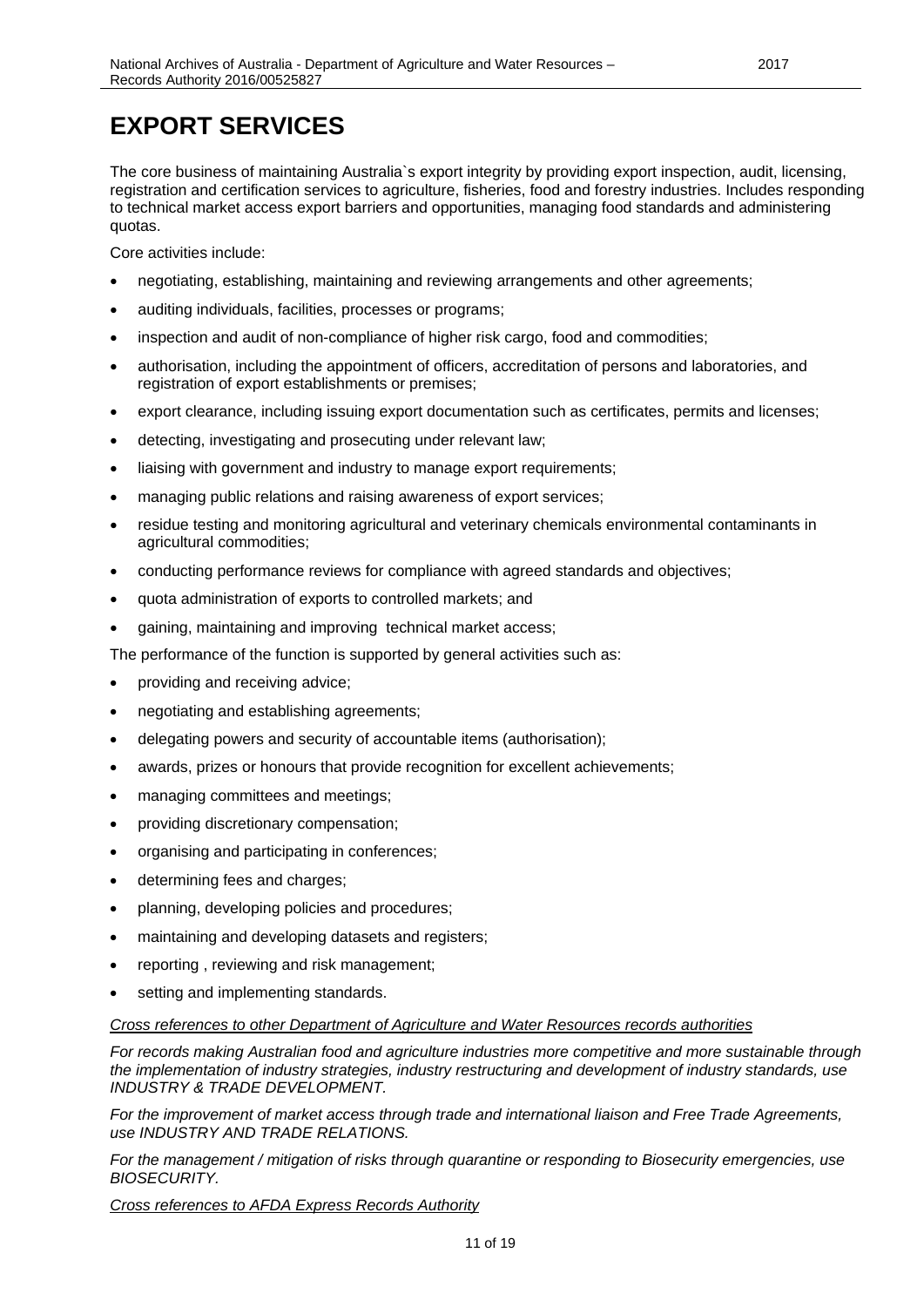*For managing financial transactions supporting export, use FINANCIAL MANAGEMENT.*

*For speeches by the Minister, use GOVERNMENT RELATIONS.*

*For records detailing potential exposure to hazardous substances, including asbestos, or for records detailing that an employee was employed at places identified as containing a hazardous substance, use PERSONNEL.*

*For managing acquisition, tendering and contracting-out arrangements supporting the Export Services function use PROCUREMENT.*

*Cross references to other records authorities*

*For export grants, use GRA 28 GRANT MANAGEMENT.*

| <b>Class no</b> | <b>Description of records</b>                                                                                                                                                                                                                                                                                                                                                                                                                                                                                          | <b>Disposal action</b> |
|-----------------|------------------------------------------------------------------------------------------------------------------------------------------------------------------------------------------------------------------------------------------------------------------------------------------------------------------------------------------------------------------------------------------------------------------------------------------------------------------------------------------------------------------------|------------------------|
| 62211           | Significant records documenting:                                                                                                                                                                                                                                                                                                                                                                                                                                                                                       | Retain as national     |
|                 | advice provided by the agency on controversial issues with far<br>reaching social, economic and international implications. Includes<br>working papers and drafts;                                                                                                                                                                                                                                                                                                                                                     | archives               |
|                 | the negotiations, establishment, maintenance and review of<br>$\bullet$<br>significant arrangements and other agreements;                                                                                                                                                                                                                                                                                                                                                                                              |                        |
|                 | formal acknowledgment of organisations' and individuals'<br>$\bullet$<br>significant contributions to export services;                                                                                                                                                                                                                                                                                                                                                                                                 |                        |
|                 | final records and papers of significant committees or meetings;<br>$\bullet$                                                                                                                                                                                                                                                                                                                                                                                                                                           |                        |
|                 | final conference proceedings, official reports, speeches, and<br>$\bullet$<br>papers from agency conferences;                                                                                                                                                                                                                                                                                                                                                                                                          |                        |
|                 | investigation and compliance activities related to breaches of<br>$\bullet$<br>relevant laws resulting in prosecution for which the legislated<br>maximum penalty is imprisonment for 10 years or more. Includes<br>cases documenting serious threats to Australia's biodiversity or<br>damage to Australia's international reputation. Includes<br>enforcement records and referrals. Excludes cases where there is<br>a court order or clause in settlement agreement requiring<br>destruction or return of records; |                        |
|                 | final version of agency-wide plans;<br>$\bullet$                                                                                                                                                                                                                                                                                                                                                                                                                                                                       |                        |
|                 | the development and establishment of policies;<br>٠                                                                                                                                                                                                                                                                                                                                                                                                                                                                    |                        |
|                 | the development, implementation and evaluation of international or<br>$\bullet$<br>national public awareness campaigns or educational programs;                                                                                                                                                                                                                                                                                                                                                                        |                        |
|                 | quota allocation appeals to the Administrative Appeals Tribunal<br>$\bullet$<br>(AAT);                                                                                                                                                                                                                                                                                                                                                                                                                                 |                        |
|                 | master set of quota statistics for government, industry and the<br>$\bullet$<br>public. Includes reports on the agency website;                                                                                                                                                                                                                                                                                                                                                                                        |                        |
|                 | major datasets and associated information about the data fields, for<br>$\bullet$<br>example data dictionaries, indexes, tables, registers and<br>repositories;                                                                                                                                                                                                                                                                                                                                                        |                        |
|                 | final version of unpublished formal reports, including working<br>٠<br>papers;                                                                                                                                                                                                                                                                                                                                                                                                                                         |                        |
|                 | significant reviews into incidents such as those concerning animal<br>$\bullet$<br>welfare and potential breaches of regulations, the Australian<br>Standards for Export (ASEL) of Livestock, or mortality incidents<br>where these areas are administered by programs in the                                                                                                                                                                                                                                          |                        |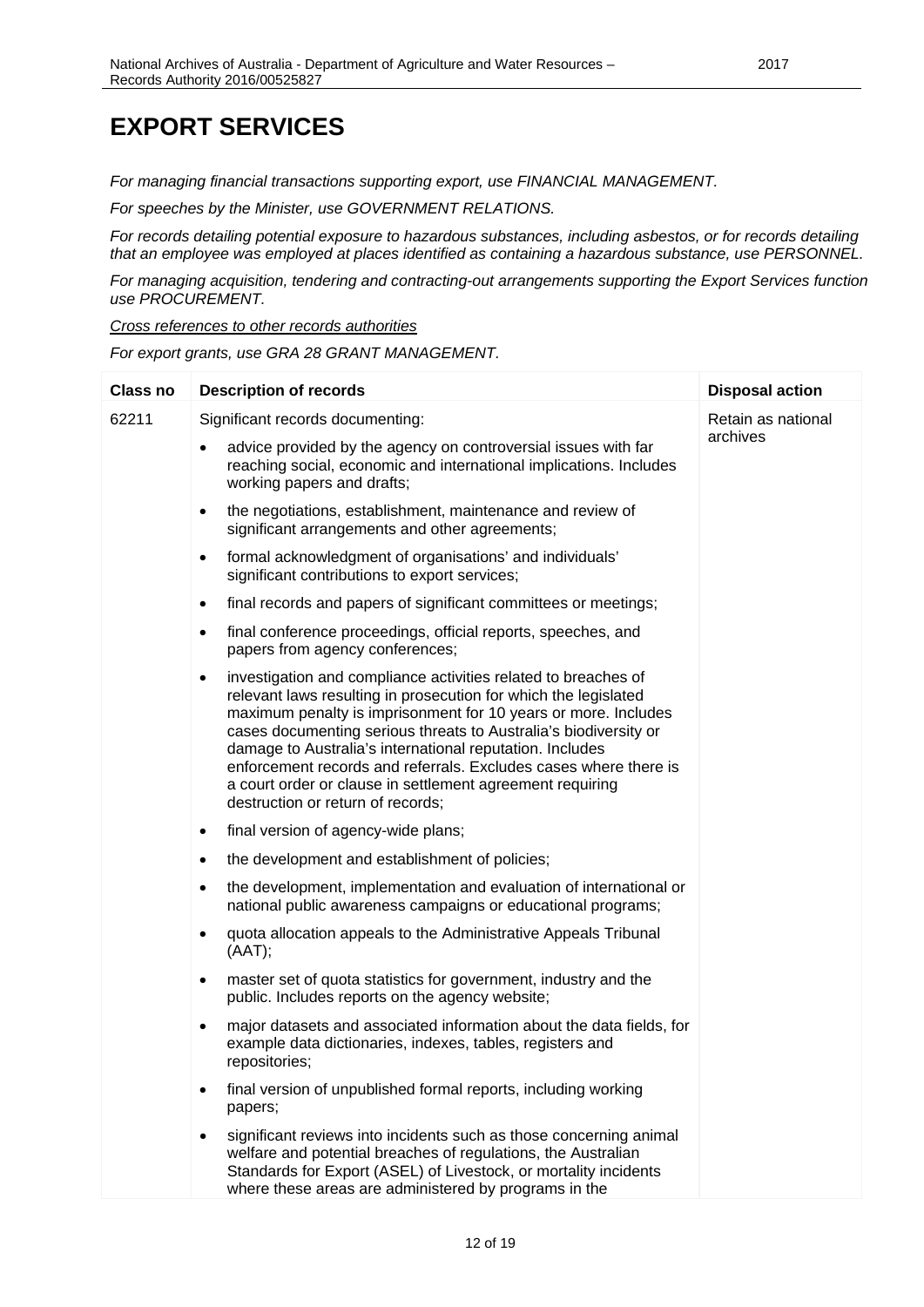| <b>Class no</b> | <b>Description of records</b>                                                                                                                                                                                                                                                         | <b>Disposal action</b>                                                             |
|-----------------|---------------------------------------------------------------------------------------------------------------------------------------------------------------------------------------------------------------------------------------------------------------------------------------|------------------------------------------------------------------------------------|
|                 | department;                                                                                                                                                                                                                                                                           |                                                                                    |
|                 | master copies of standards and benchmarks;<br>$\bullet$                                                                                                                                                                                                                               |                                                                                    |
|                 | new market access or improvements to current market access<br>٠<br>conditions; and                                                                                                                                                                                                    |                                                                                    |
|                 | maintaining, improving or regaining market access on technical<br>grounds.                                                                                                                                                                                                            |                                                                                    |
| 62212           | Records documenting:                                                                                                                                                                                                                                                                  | Destroy 80 years                                                                   |
|                 | the investigation and compliance activities related to criminal<br>offences where there is no prosecution or the prosecution is<br>stopped, where there is no court order or clause in the settlement<br>agreement requiring destruction or return of records. Includes<br>referrals; | after date of birth or<br>7 years after action<br>completed,<br>whichever is later |
|                 | compensation claims for personal injury or death arising from<br>$\bullet$<br>export services activities; and                                                                                                                                                                         |                                                                                    |
|                 | the collection, receipt, use and analysis of intelligence data to meet<br>the agency's compliance objectives.                                                                                                                                                                         |                                                                                    |
| 62213           | Records documenting:                                                                                                                                                                                                                                                                  | Destroy 25 years                                                                   |
|                 | accrediting persons such as veterinarians, premises and<br>laboratories against agreed industry standards;                                                                                                                                                                            | after action<br>completed                                                          |
|                 | managing secure items such as specimen signatures of authorised<br>$\bullet$<br>officers, seals, locks and accountable items;                                                                                                                                                         |                                                                                    |
|                 | registering export establishments for the preparation, handling,<br>$\bullet$<br>storage or transport of prescribed goods. Includes Halal meat and<br>multi-commodity establishments; and                                                                                             |                                                                                    |
|                 | the development and implementation of industry standards.<br>$\bullet$                                                                                                                                                                                                                |                                                                                    |
| 62214           | Records documenting:                                                                                                                                                                                                                                                                  | Destroy 12 years                                                                   |
|                 | negotiation, establishment, maintenance and review of other<br>agreements. Includes approved arrangements (previously<br>compliance and co-regulation agreements) and agreements with<br>other agencies or commercial operators;                                                      | after action<br>completed                                                          |
|                 | audit programs;<br>$\bullet$                                                                                                                                                                                                                                                          |                                                                                    |
|                 | official inspection or examination of facilities, equipment and items<br>against agreed or legislated standards;                                                                                                                                                                      |                                                                                    |
|                 | performance audits of individuals, processes or programs against<br>$\bullet$<br>standards and procedures to improve performance and reduce risk;                                                                                                                                     |                                                                                    |
|                 | appointment of authorised officers, such as Export Control Officers<br>and approved auditors, under relevant legislation;                                                                                                                                                             |                                                                                    |
|                 | delegations of power as required by legislation;                                                                                                                                                                                                                                      |                                                                                    |
|                 | routine internal and external committees and meetings;                                                                                                                                                                                                                                |                                                                                    |
|                 | issuing certificates for export from Australia under relevant<br>legislation;                                                                                                                                                                                                         |                                                                                    |
|                 | licensing of a person, company or partnership to export meat, meat                                                                                                                                                                                                                    |                                                                                    |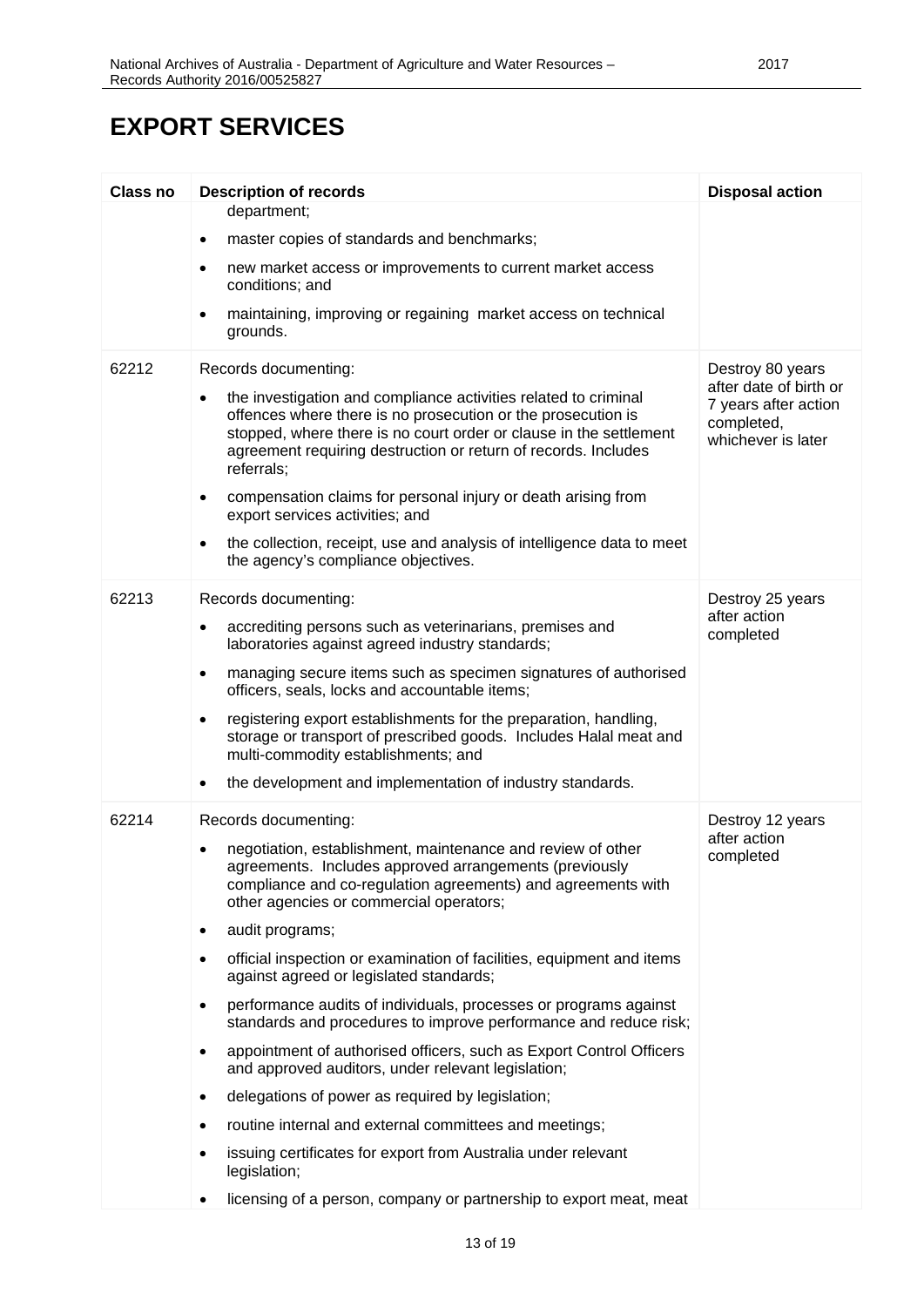| <b>Class no</b> | <b>Description of records</b>                                                                                                                                                                                                                                                                             | <b>Disposal action</b>                                                            |
|-----------------|-----------------------------------------------------------------------------------------------------------------------------------------------------------------------------------------------------------------------------------------------------------------------------------------------------------|-----------------------------------------------------------------------------------|
|                 | products, live animals and reproductive material;                                                                                                                                                                                                                                                         |                                                                                   |
|                 | issuing permits for prescribed goods intended for export from<br>$\bullet$<br>Australia, as required by customs regulations for export clearance;                                                                                                                                                         |                                                                                   |
|                 | the determination of fees and charges;<br>$\bullet$                                                                                                                                                                                                                                                       |                                                                                   |
|                 | investigations into incidents concerning animal welfare;<br>٠                                                                                                                                                                                                                                             |                                                                                   |
|                 | investigation and compliance activities related to prosecution of<br>٠<br>non-criminal contraventions of relevant laws which result in a<br>penalty where there is no court order or clause in settlement<br>agreement requiring destruction or return of records. Includes<br>enforcement and referrals; |                                                                                   |
|                 | the administration of tariff rate quotas (TRQs) on behalf of industry<br>$\bullet$<br>for products subject to controlled importation;                                                                                                                                                                     |                                                                                   |
|                 | quota allocation applications;<br>$\bullet$                                                                                                                                                                                                                                                               |                                                                                   |
|                 | correspondence, collection, testing, and monitoring and recording<br>of Australian agricultural samples; and                                                                                                                                                                                              |                                                                                   |
|                 | assessment of reports of incidents concerning animal welfare and<br>$\bullet$<br>potential breaches regulatory or Australian Standards for the<br>Export (ASEL) of Livestock where the assessment of these reports<br>results in no formal review being instigated by the Department.                     |                                                                                   |
| 62216           | Records documenting investigation and compliance activities related to<br>prosecution of criminal offences and non-criminal contraventions where<br>there is a court order or clause in the settlement agreement requiring<br>destruction or return of records includes referrals.                        | Dispose of in<br>accordance with the<br>court order or<br>settlement<br>agreement |
| 62217           | Records documenting:<br>routine operational administrative tasks supporting the core business;<br>and                                                                                                                                                                                                     | Destroy 7 years after<br>action completed                                         |
|                 | Export Services activities other than those covered in classes 62211 to<br>62214 and 62216, including:                                                                                                                                                                                                    |                                                                                   |
|                 | routine advice provided or received by the agency including<br>working papers and drafts;                                                                                                                                                                                                                 |                                                                                   |
|                 | recognition of organisations and individuals contributions to<br>٠<br>Australian Quarantine and Export Service;                                                                                                                                                                                           |                                                                                   |
|                 | arrangements supporting award ceremonies;<br>٠                                                                                                                                                                                                                                                            |                                                                                   |
|                 | working papers of significant committees or meetings after final<br>papers approved;                                                                                                                                                                                                                      |                                                                                   |
|                 | compensation records relating to claims arising from export service<br>activities;                                                                                                                                                                                                                        |                                                                                   |
|                 | working papers and arrangements for agency conferences;                                                                                                                                                                                                                                                   |                                                                                   |
|                 | requests for assistance or referral of export services matters to or<br>from other agencies;                                                                                                                                                                                                              |                                                                                   |
|                 | the assessment and analysis of information, products, processes,<br>procedures, standards and systems to ensure compliance integrity;                                                                                                                                                                     |                                                                                   |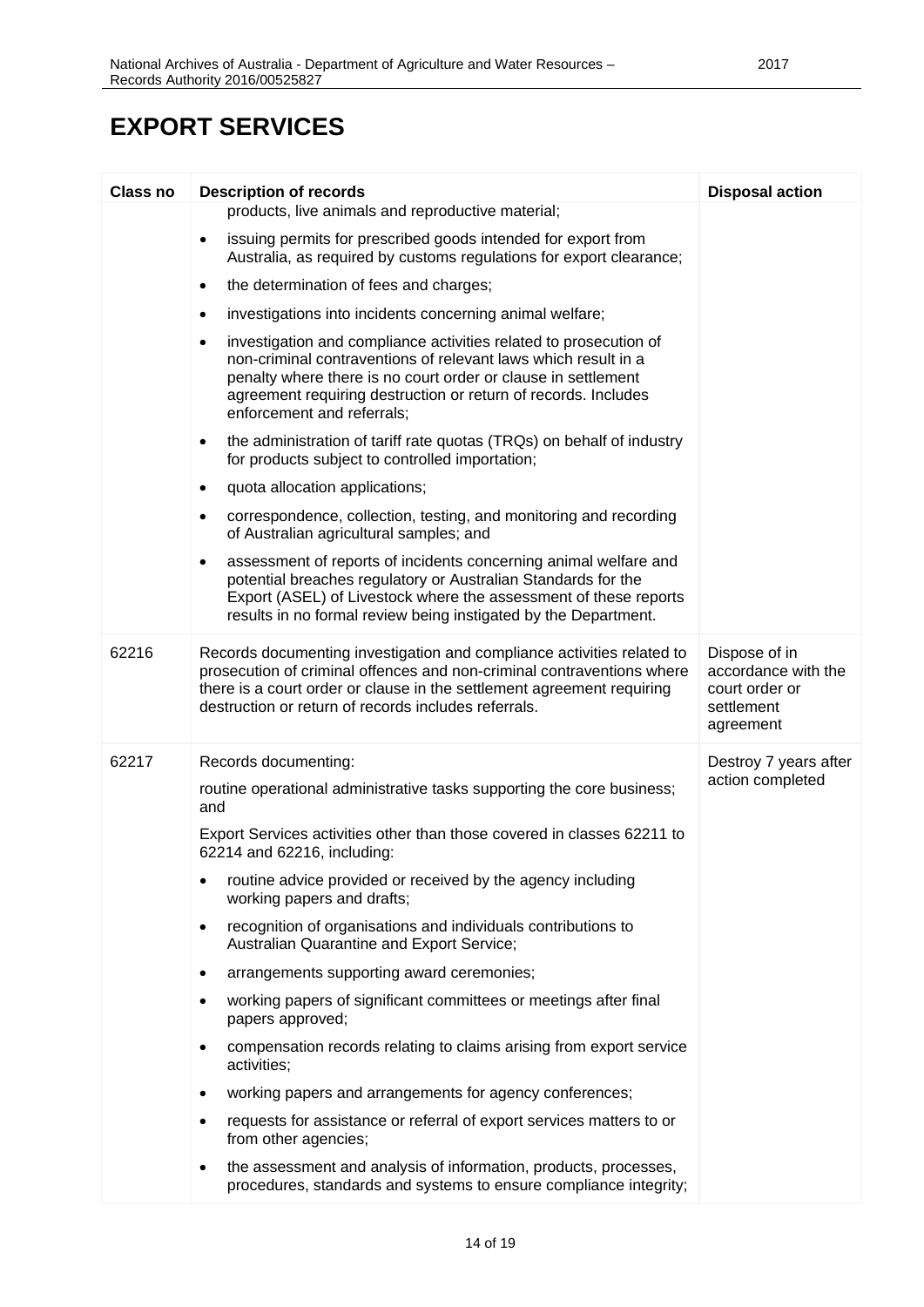| <b>Class no</b> | <b>Description of records</b>                                                                                                                                        | <b>Disposal action</b> |
|-----------------|----------------------------------------------------------------------------------------------------------------------------------------------------------------------|------------------------|
|                 | investigation and compliance activities related to non-criminal<br>contraventions of relevant laws where there is no prosecution or<br>where prosecution is stopped; |                        |
|                 | final version of section or business unit plans, including state,<br>$\bullet$<br>regional or overseas office;                                                       |                        |
|                 | procedures including working papers;                                                                                                                                 |                        |
|                 | sponsorship of events to help raise the agency's profile and<br>outcomes;                                                                                            |                        |
|                 | compliments and complaints;                                                                                                                                          |                        |
|                 | routine enquiries;<br>٠                                                                                                                                              |                        |
|                 | issuing quota documents for export commodities from Australia;<br>$\bullet$                                                                                          |                        |
|                 | supporting documentation for the maintenance of datasets;                                                                                                            |                        |
|                 | final version of periodic reports required on a regular basis by<br>external government bodies or internally, including working papers;                              |                        |
|                 | the investigation of sample results using traceback information;<br>$\bullet$                                                                                        |                        |
|                 | review of agency programs and operations;                                                                                                                            |                        |
|                 | risk management;<br>$\bullet$                                                                                                                                        |                        |
|                 | attendance of staff at conferences arranged by other organisations;                                                                                                  |                        |
|                 | liaison activities undertaken with other government organisations,<br>professional associations, private sector organisations and<br>community groups;               |                        |
|                 | working papers used in developing all plans. Includes drafts,<br>reports analysing issues, and comments received from other areas<br>of the agency;                  |                        |
|                 | working papers documenting the development of all policies;<br>$\bullet$                                                                                             |                        |
|                 | daily processing logs, batch files and duplicates showing<br>٠<br>commodity by major area; and                                                                       |                        |
|                 | responses to surveys requested by other government agencies.                                                                                                         |                        |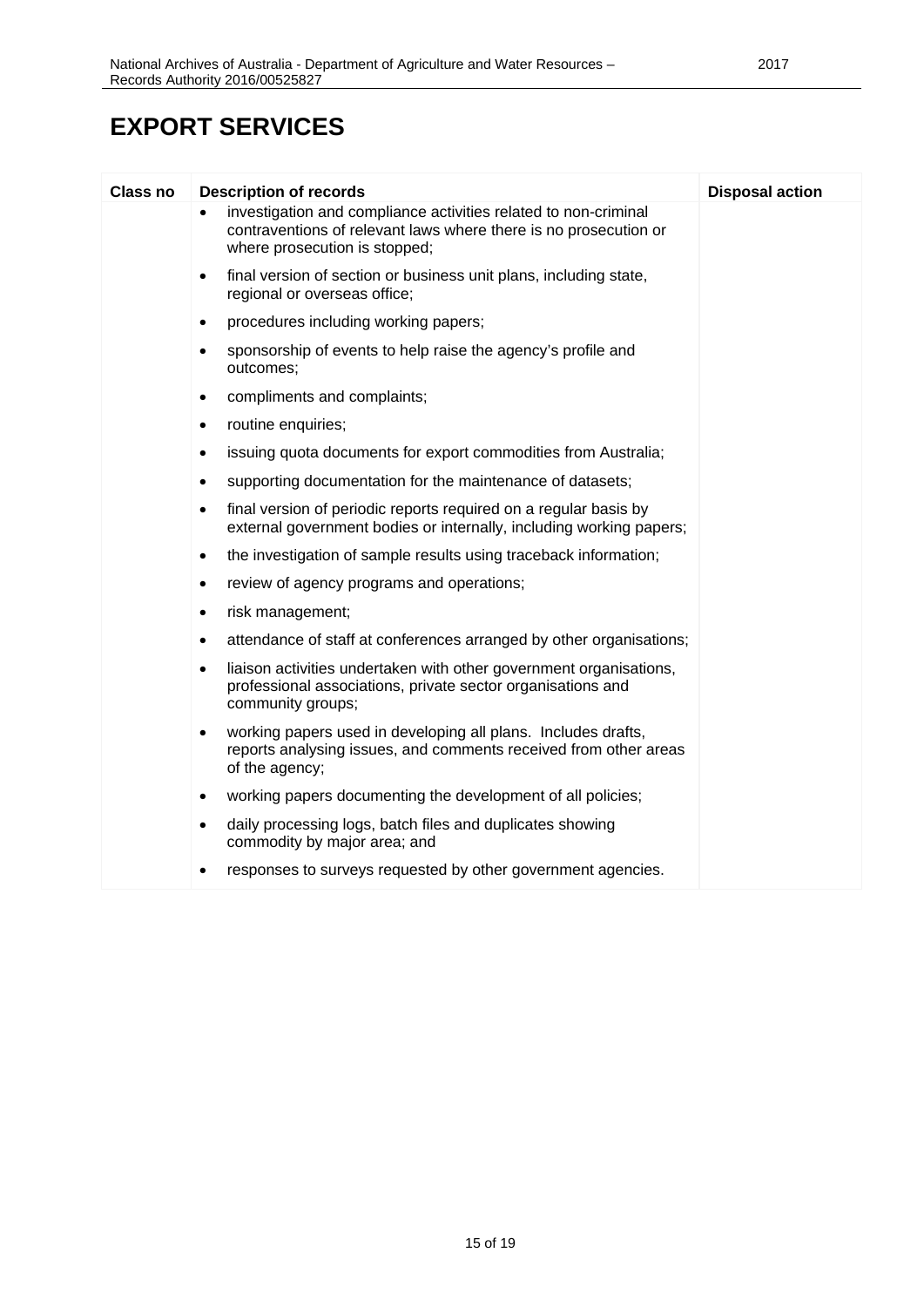<span id="page-15-0"></span>The core business of developing and implementing policy and advice; developing and managing programs aimed at ensuring agricultural, fisheries and forestry production is undertaken sustainably, within the capacity of the landscape, on a long term competitive and profitable basis and are able to adapt to climate change and contribute to mitigating climate change. This includes encouraging landowners and managers to maintain and improve the natural resource base on which agricultural production relies - soil, vegetation, water and atmosphere. It also includes building capacity in industry and rural and regional communities for better natural resources management, promoting the adoption and responsible use of new practices and technologies in Australian agriculture, forestry and fisheries and enhancing regional and international cooperation on sustainable fisheries and forestry management. This core business is a key program for the Commonwealth as it preserves concise evidence of the deliberations, decisions and actions by the agency on Australia's natural resources.

The core activities include:

- providing and receiving advice on requirements for the adaption to and lessening of climate change impacts and sustainable resource management;
- promoting the responsible use of biotechnology in Australian agriculture, by providing policy, advice, and factual information;
- developing and implementing policy and programs;
- developing joint ventures and partnerships (agreements);
- establishing and managing funding programs, including the disbursement and allocation of funds;
- liaison with government, government agencies, industry, and international, state and territory governments, and community groups;
- participating in committees and meetings with government, government agencies, industry bodies, and international, state and territory governments to plan, manage, collaborate and coordinate programs. Includes discussions and provision of advice;
- managing public relations and promoting and raising awareness about sustainability, climate change and capacity-building; includes sponsorships;
- assessing and reporting on the condition, use and management of Australia's agricultural, fisheries and forestry resources; and
- undertaking research projects, trials and surveys, including unpublished research papers.
- The performance of the core business is supported by general activities such as:
- providing and receiving advice;
- negotiating and establishing agreements;
- audit programs;
- awards, prizes or honours that provide recognition for excellent achievements;
- managing committees and meetings;
- providing discretionary compensation, ex gratia and act of grace payments to departmental clients;
- organising and participating in conferences;
- determining fees and charges;
- establishing, negotiating and managing joint ventures;
- planning, developing and implementing policies and procedures;
- maintaining registers and summary records;
- reporting, reviewing and risk management; and
- setting and implementing standards.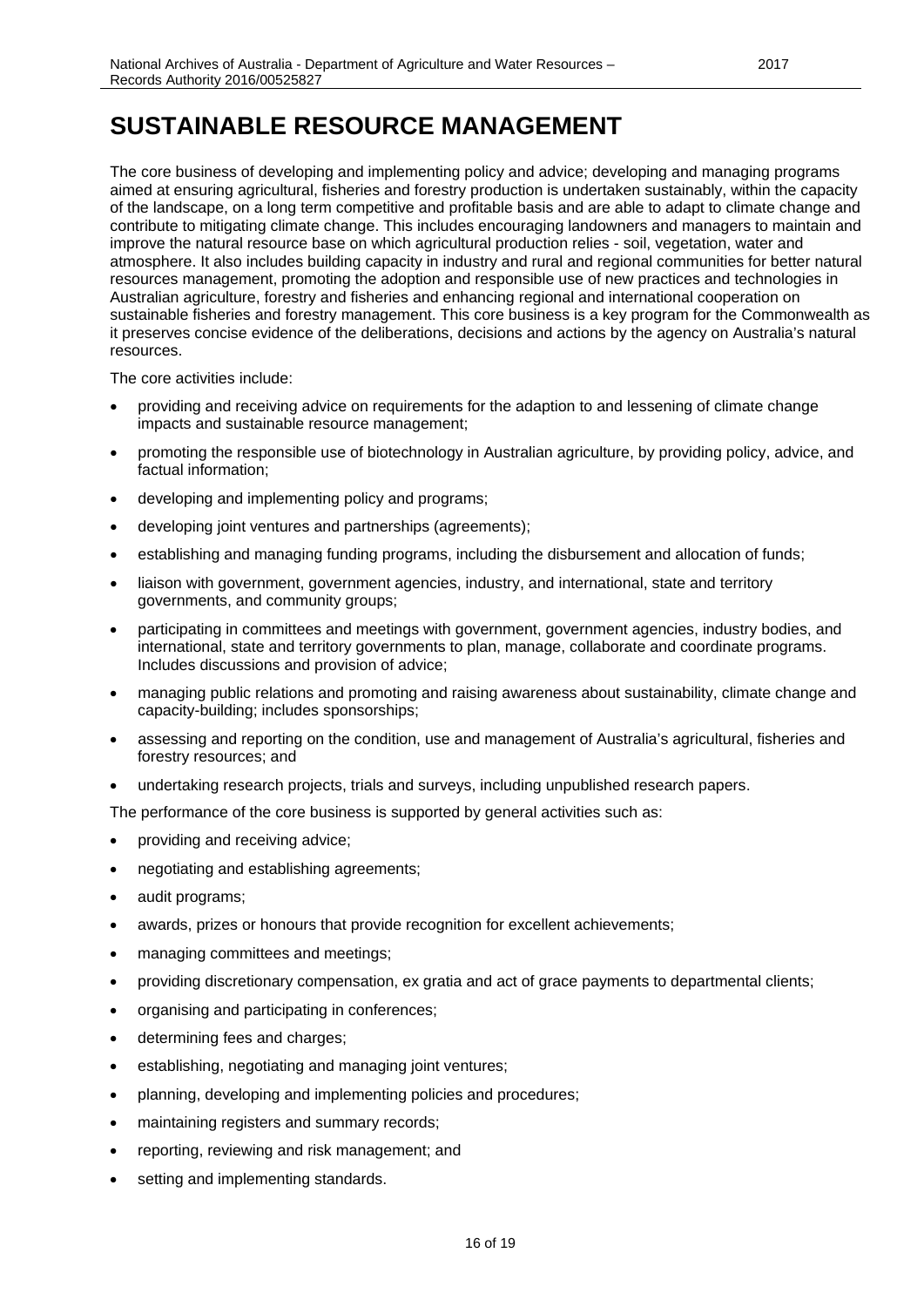#### *Cross references to other Department of Agriculture and Water Resoruces core businesses*

*For development of scientific research or economic advice on subject matter, use ECONOMIC & SCIENTIFIC ADVICE.*

*Cross references to AFDA Express Records Authority*

*For employee compensation, use COMPENSATION.*

*For the preparation and passage of the agency's legislation through Parliament, use GOVERNMENT RELATIONS.*

*For speeches by the Minister, use GOVERNMENT RELATIONS.*

*For managing acquisition, tendering and contracting-out arrangements use PROCUREMENT.*

*Cross references to other records authorities*

*For records of grants and funding administration, use GRA 28 GRANT MANAGEMENT.*

*For statutory and non-statutory advisory bodies, use GRA 26 ADVISORY BODIES.*

| <b>Class no</b> | <b>Description of records</b>                                                                                                                                                                                                                                            | <b>Disposal action</b> |
|-----------------|--------------------------------------------------------------------------------------------------------------------------------------------------------------------------------------------------------------------------------------------------------------------------|------------------------|
| 62218           | Significant records documenting:                                                                                                                                                                                                                                         | Retain as national     |
|                 | advice provided by the agency on significant and/or controversial<br>issues with far reaching social, economic and/or international<br>implications;                                                                                                                     | archives               |
|                 | negotiation, establishment, maintenance and review of significant<br>$\bullet$<br>agreements including final signed version of significant joint<br>ventures or contracts;                                                                                               |                        |
|                 | formal acknowledgment of organisations' and individuals'<br>$\bullet$<br>significant contributions to sustainable resource management or<br>climate change;                                                                                                              |                        |
|                 | final records and papers of significant committees or meetings;<br>$\bullet$                                                                                                                                                                                             |                        |
|                 | final conference proceedings, significant reports, speeches, and<br>$\bullet$<br>papers from agency;                                                                                                                                                                     |                        |
|                 | significant funding programs that have widespread economic and<br>$\bullet$<br>social impact, or cultural or community importance, such as the<br>Adaption Research Program and Caring for Our Country;                                                                  |                        |
|                 | development, establishment and implementation of the agency's<br>$\bullet$<br>policies;                                                                                                                                                                                  |                        |
|                 | development, implementation and evaluation of international or<br>$\bullet$<br>national public awareness campaigns or educational programs;                                                                                                                              |                        |
|                 | master control records (lists, indexes or registers) of significance;<br>$\bullet$                                                                                                                                                                                       |                        |
|                 | summary records of information captured into major sustainable<br>$\bullet$<br>resource management or climate change systems;                                                                                                                                            |                        |
|                 | final version of significant reports regarding sustainable resource<br>$\bullet$<br>management or climate change. Includes working papers;                                                                                                                               |                        |
|                 | final version of unpublished formal reports. Includes working<br>$\bullet$<br>papers;                                                                                                                                                                                    |                        |
|                 | significant research, such as projects that made a major<br>$\bullet$<br>contribution to research, are world firsts, are controversial, subject<br>to extensive interest or debate, involve major new or innovative<br>techniques. Includes the conduct of the research; |                        |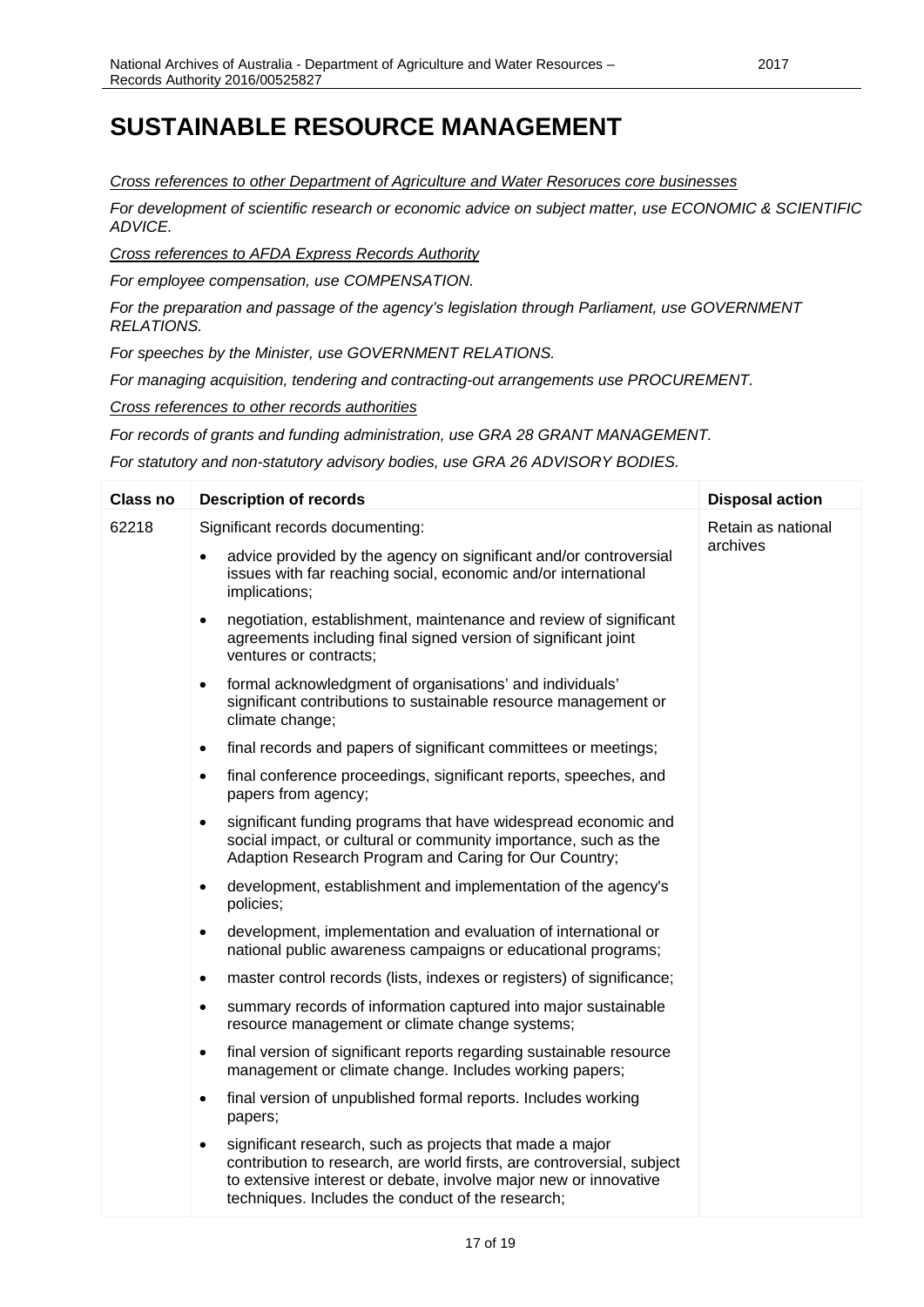| <b>Class no</b> | <b>Description of records</b>                                                                                                    | <b>Disposal action</b>    |
|-----------------|----------------------------------------------------------------------------------------------------------------------------------|---------------------------|
|                 | master copies of standards and benchmarks;                                                                                       |                           |
|                 | significant plans and planning;<br>$\bullet$                                                                                     |                           |
|                 | management of significant programs; and                                                                                          |                           |
|                 | significant liaison activities, including international liaison activities.                                                      |                           |
| 62219           | Records documenting:                                                                                                             | Destroy 25 years          |
|                 | research that is not significant, ground breaking, a world first or<br>٠<br>controversial. Includes the conduct of the research; | after action<br>completed |
|                 | the development and implementation of industry standards or<br>٠<br>benchmarks; and                                              |                           |
|                 | negotiations, establishment, maintenance and review of routine<br>٠<br>agreements.                                               |                           |
| 62220           | Records documenting:                                                                                                             | Destroy 12 years          |
|                 | audit programs;<br>٠                                                                                                             | after action<br>completed |
|                 | routine internal and external committees and meetings;<br>٠                                                                      |                           |
|                 | final versions of routine joint venture agreements or contracts;<br>٠                                                            |                           |
|                 | the establishment, conduct and finalising of minor research<br>٠<br>projects; and                                                |                           |
|                 | disbursing and allocating funding for sustainable resource<br>management and climate change programs.                            |                           |
| 62221           | Records documenting:                                                                                                             | Destroy 7 years after     |
|                 | routine operational administrative tasks supporting the core business;<br>and                                                    | action completed          |
|                 | Sustainable Resource Management activities other than those covered<br>in classes 62218 to 62220, including:                     |                           |
|                 | routine advice provided or received by the agency relating to<br>sustainable resource management and climate change;             |                           |
|                 | recognition of organisations and individuals contributions to<br>sustainable resource management and climate change;             |                           |
|                 | routine arrangements supporting award ceremonies;<br>$\bullet$                                                                   |                           |
|                 | working papers of significant committees or meetings about<br>sustainable resource management and climate change;                |                           |
|                 | compensation claims;<br>٠                                                                                                        |                           |
|                 | arrangements for agency conferences relating to sustainable<br>resource management and climate change;                           |                           |
|                 | determining fees and charges for services;<br>٠                                                                                  |                           |
|                 | administrative processes for significant funding programs;                                                                       |                           |
|                 | routine sustainable resource management and climate change<br>programs;                                                          |                           |
|                 | establishing and managing routine funding programs for                                                                           |                           |